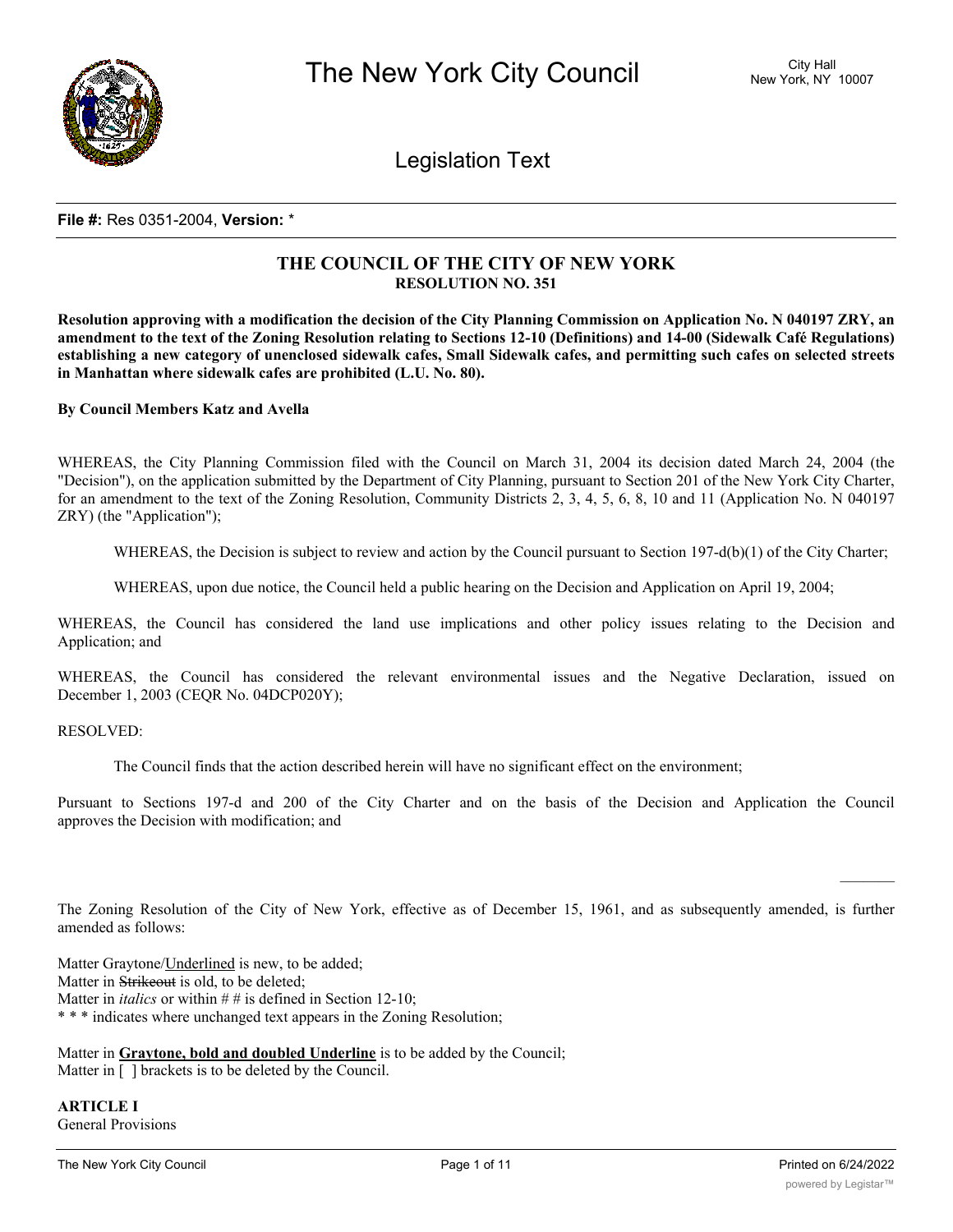\* \* \*

#### **Chapter 2**

Construction of Language and Definitions

\* \* \*

## **12-10** DEFINITIONS

\* \* \*

# **Sidewalk cafe**

A "sidewalk cafe" is a portion of an eating or drinking place that is located on a public sidewalk, as defined in Section 20-223, subdivision (a), of the Administrative Code, and is either an #enclosed#, or #unenclosed# or small #sidewalk cafe#, as defined herein.

### **Sidewalk cafe, enclosed**

An "enclosed sidewalk cafe" is a #sidewalk cafe# that is contained within a structure constructed predominantly of light materials such as glass, slow-burning plastic, or lightweight metal.

## **Sidewalk cafe, small**

A "small sidewalk cafe" is an #unenclosed sidewalk café# containing no more than a single row of tables and chairs adjacent to the #street line# where such tables and chairs occupy a space on the sidewalk no greater than 4½ feet from the #street line#.

### **Sidewalk cafe, unenclosed**

An "unenclosed sidewalk cafe" is a space on the sidewalk that contains readily removable tables, chairs or railings-with no overhead coverage other than umbrellas or a retractable awning that is affixed to the building wall and does not extend further than the width of the #unenclosed sidewalk cafe#.

\* \* \*

**Chapter 4** Sidewalk Cafe Regulations

## **14-00 GENERAL PURPOSES**

The sidewalk cafe regulations as established in this Resolution are city-wide regulations, designed to encourage sidewalk cafes in locations where they are appropriate, discourage them in locations where they are inappropriate, and to promote and protect public health, safety, general welfare and amenity. These general goals include, among others, the following specific purposes:

- (a) To ensure adequate space for pedestrians on the sidewalk adjacent to sidewalk cafes.
- (b) To promote sidewalk cafes as visual amenities which that better relate to the streetscape.
- (c) To preserve and enhance the character of neighborhoods throughout the City.

(d) To simplify administrative regulations and strengthen enforcement procedures forsidewalk cafes and ensure that such requirements are effective, efficient and enforceable.

(e) To promote the most desirable use of land and thus to conserve the value of land and buildings and thereby protect the City's tax revenues.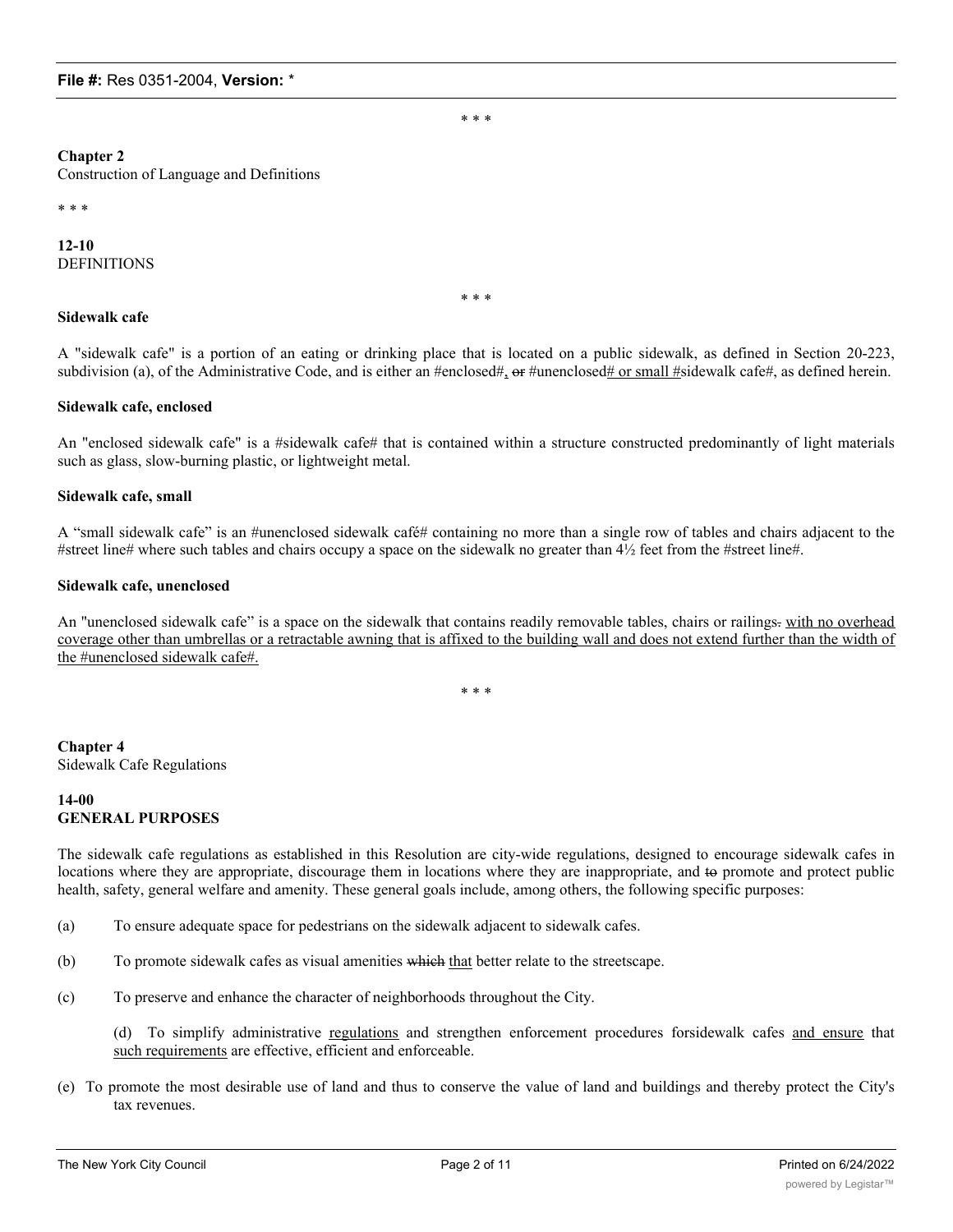## **14-01**

General Provisions

In harmony with the general purpose and intent of this Resolution, and the general purposes of the #sidewalk cafe# regulations, certain specified regulations concerning area eligibility, sidewalk locational criteria and physical criteria for #sidewalk cafes#, in general, and specifically for #enclosed sidewalk cafes#, are herein established.

The three types of #sidewalk cafes# that are permitted by the regulations of this Chapter and defined in Section 12-10 (DEFINITIONS) are #enclosed sidewalk cafes#, #unenclosed sidewalk cafes# and #small sidewalk cafes#.

The amendments to Article I, Chapter 4, adopted by the City Council on January 29, 2003, shall become effective upon the effective date of legislation March 27, 2003. amending the Administrative Code of the City of New York respecting the approval process for #unenclosed sidewalk cafes#.

Physical criteria, including structural and operational requirements for #sidewalk cafes#, and #unenclosed sidewalk cafes# in particular, shall be regulated by the Department of Consumer Affairs and found in Title 6, Chapter 2, Subchapter F., of the Rules of the City of New York. Licenses for all #sidewalk cafes# must be obtained from the Department of Consumer Affairs, or its successor.

## **14-011**

Sidewalk cafe locations

#Sidewalk cafes# may be located in all R10H Districts, in all #Commercial Districts# other than C3 Districts and in all #Manufacturing Districts# other than M1-5A or M1-5B Districts south of Houston Street, except in those areas where #sidewalk cafes# are specifically prohibited or permitted, as provided in Section 14-40 (AREA ELIGIBILITY FOR SIDEWALK CAFES).

The following sSections identify specific #streets#, malls, areas, special districts and malls and or portions of #streets# for which special area eligibility regulations apply:

|                                                                                                                                                                            | Section        | 14-41               |                | ( <del>Area</del> | <b>Restrictions</b>                                                         | for | All | Sidewalk                                                  | Cafes | Locations | Where     | Certain | Sidewalk |
|----------------------------------------------------------------------------------------------------------------------------------------------------------------------------|----------------|---------------------|----------------|-------------------|-----------------------------------------------------------------------------|-----|-----|-----------------------------------------------------------|-------|-----------|-----------|---------|----------|
|                                                                                                                                                                            |                |                     |                |                   | Cafes Are Not Permitted)                                                    |     |     |                                                           |       |           |           |         |          |
|                                                                                                                                                                            | <b>Section</b> | 14-42               | $\blacksquare$ | ( <del>Area</del> | Restrictions for All Enclosed Sidewalk<br>Sidewalk Cafes Are Not Permitted) |     |     |                                                           |       | Cafes     | Locations | Where   | Enclosed |
| Section 14-43<br>(Locations Where Only Small Sidewalk Cafes Are Permitted)<br>Section 14-43 14-44<br>(Special Zoning Districts Where Certain Sidewalk Cafes Are Permitted) |                |                     |                |                   |                                                                             |     |     |                                                           |       |           |           |         |          |
|                                                                                                                                                                            |                | Section 14-44 14-45 |                |                   | -                                                                           |     |     | (Street Malls Where Certain Sidewalk Cafes Are Permitted) |       |           |           |         |          |

#Sidewalk cafes# shall be permitted in Historic Districts or in designated Landmark Buildings only if such #sidewalk cafe# is approved by the Landmarks Preservation Commission.

### **14-10** ENCLOSED SIDEWALK CAFES

# **14-11 LOCATIONAL CRITERIA FOR ENCLOSED SIDEWALK CAFES Locational Criteria for Enclosed Sidewalk Cafes**

The regulations of this Section, governing clear path, clearance at intersection of #streets#, clearance from large obstructions and minimum distance between two cafes shall apply to all #enclosed sidewalk cafes#.

(a) Clear path

There shall be a minimum of 8 feet, 0 inches clear distance or 50 percent of the sidewalk width, whichever is greater, free of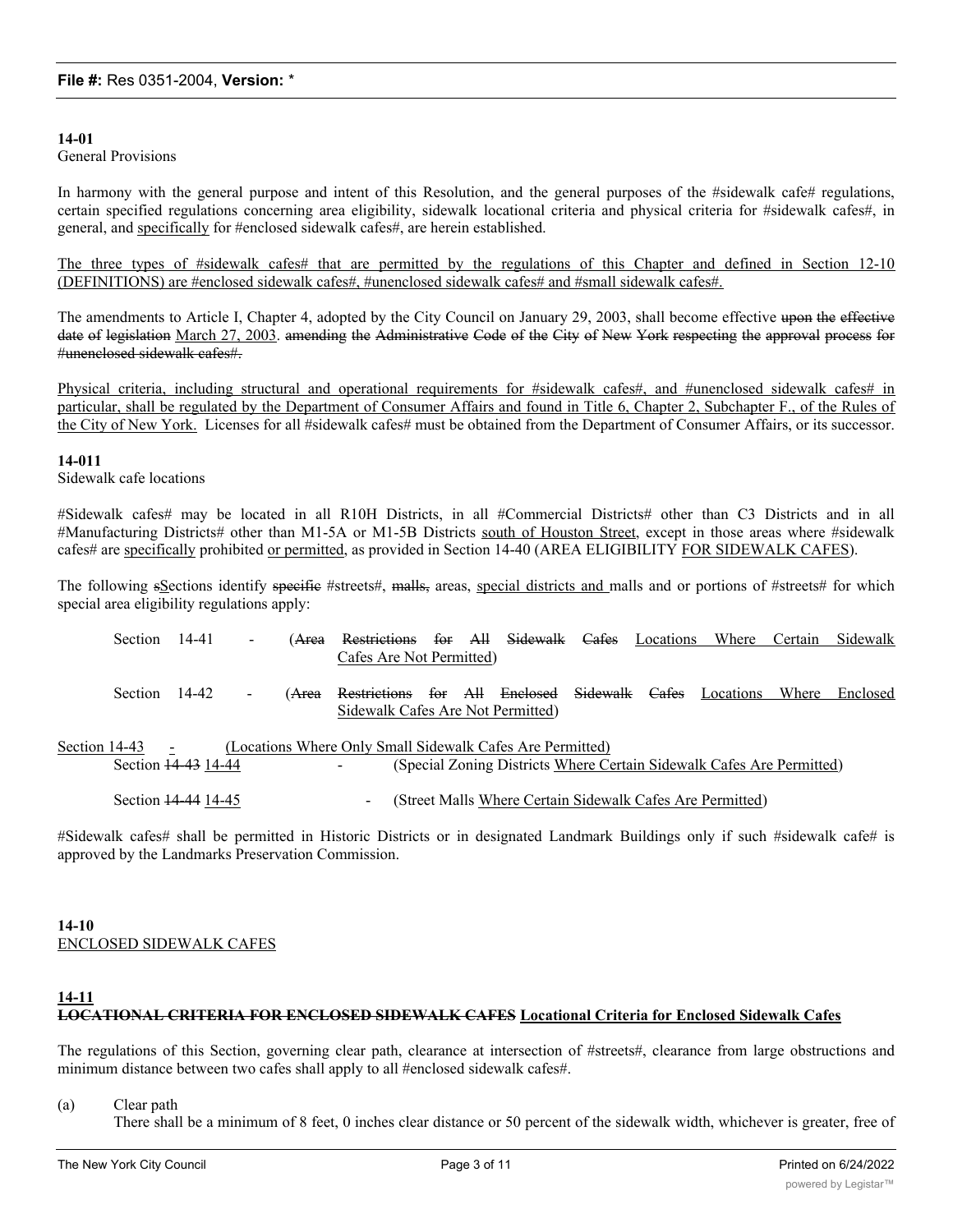all obstructions, in order to allow adequate pedestrian movement.

The minimum distance shall be measured from the portion of the #enclosed sidewalk cafe# frontage that is nearest either the curb line or the nearest obstruction. In no event may recesses in the #enclosed sidewalk cafe# frontage be used to satisfy this unobstructed width requirement, except that the corners of the #enclosed sidewalk cafe# may be rounded or mitered. A clearance of 8 feet, 0 inches shall be maintained around the corners of #enclosed sidewalk cafes#, measured in radius.

For the purpose of the minimum clear path, but not the clearance from corners of #enclosed sidewalk cafes#, parking meters, traffic signs, and trees that have gratings flush to grade, without fences or guards, shall not count as obstructions.

In the case of a #street# for which a mall plan or other special plan has been adopted, the clear path requirements pursuant to this Section shall be deemed satisfied if there is not less than an 8 feet, 0 inches clear path.

### (b) Clearance at intersections of street line

There shall be a minimum of 9 feet, 0 inches clearance, free of all obstructions with no exception, measured from the outer edge of the #enclosed sidewalk cafe# to the curbside obstacle. The corner of the #enclosed sidewalk cafe# wall may be rounded or mitered. Such distance shall be measured from the outer edge of the #enclosed sidewalk cafe# to either the curb line or the nearest obstruction.

(c) Clearance from large obstructions All #enclosed sidewalk cafes# shall be a minimum of 15 feet from large obstructions. For the purposes of this Section, large obstructions shall be bus stop shelters, newsstands, subway entrances or any other object greater than 15 square feet in area. The closed end of a subway entrance located along the #front lot line# may abut an #enclosed sidewalk cafe#.

#### (d) Minimum distance between enclosed sidewalk cafes

There shall be a minimum distance of 40 feet between the near end walls of two #enclosed sidewalk cafes# if an entrance to a ground floor #commercial use#, other than an entrance to the eating or drinking place associated with either #enclosed sidewalk cafe#, is located between them.

There shall be a minimum distance of 15 feet between the near end walls of two #enclosed sidewalk cafes# if an entrance to a ground floor non-#commercial use#, or a #use# located above or below the ground floor, other than an entrance to the eating or drinking place associated with either #enclosed sidewalk cafe#, is located between them.

# **14-20 14-12 PHYSICAL CRITERIA FOR ENCLOSED SIDEWALK CAFES Physical Criteria for Enclosed Sidewalk Cafes**

## **14-21 14-121 Structural Requirements for Enclosed Sidewalk Cafes**

The regulations of this Section governing certain structural and operational requirements shall apply to all #enclosed sidewalk cafes#.

(a) Ceiling

The ceiling of an #enclosed sidewalk cafe# shall be of incombustible materials, including colored or colorless safety glass or fabric which has been treated to be fire resistant as approved by the Department of Buildings.

At no point shall the height of the ceiling of an #enclosed sidewalk cafe# be lower than 7 feet, 0 inches above the floor of the #sidewalk cafe#.

(b) Transparency - exterior walls

An #enclosed sidewalk cafe# may provide a base wall of opaque material up to a maximum height of 12 inches from the finished floor level. The base wall shall include any horizontal structural members that support transparent materials above.

All enclosing walls, doors and windows, except for the structural members, above finished floor level or base wall as provided in this Section, up to a height of 7 feet, 0 inches above finished floor level, must be of colorless, untinted, nonreflective, transparent material, as approved by the Department of Buildings. In order to maximize transparency, the horizontal as well as vertical structural members shall not be sized more than 10 inches wide.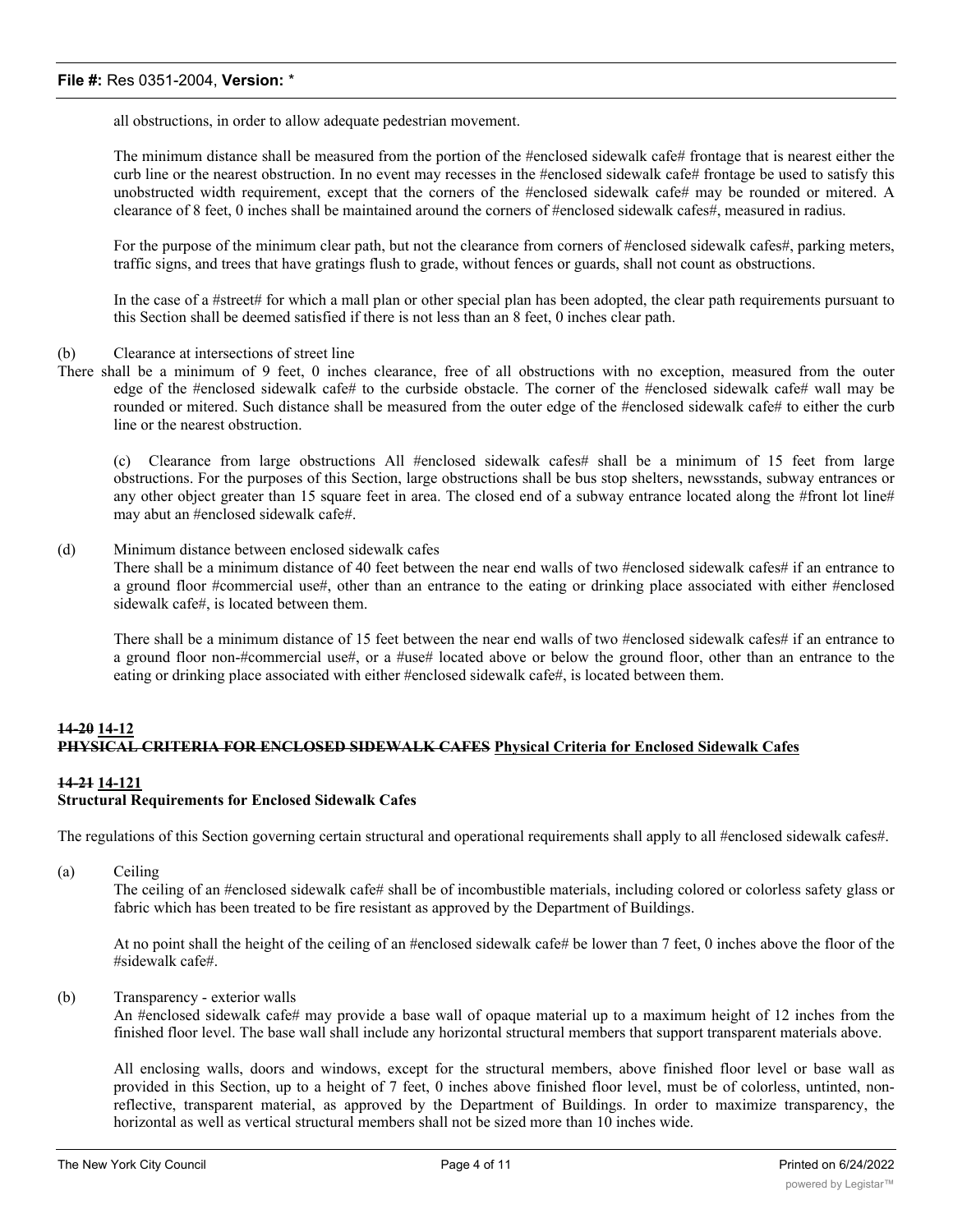At least 50 percent of the walls, up to a height of 7 feet, 0 inches above finished floor level, shall consist of operable transparent windows.

### (c) Elevation

The #enclosed sidewalk cafe# floor shall not be more than seven inches above the level of the adjoining sidewalk.

In the event of a major grade change, however, the City Planning Commission may, by certification, permit the floor level to be more than seven inches above the level of the adjoining sidewalk.

#### (d) Designated boundaries

No portion of #enclosed sidewalk cafes#, such as doors, windows, walls or any objects placed within an #enclosed sidewalk cafe#, shall swing or project beyond the designated exterior perimeter of the #enclosed sidewalk cafe#. However, fire exit doors that are used exclusively as emergency fire exit doors shall be exempt from this provision.

(e) Fixtures

The furnishings of the interior of an #enclosed sidewalk cafe# shall consist solely of moveable tables, chairs and decorative accessories. No objects, except lighting fixtures and HVAC installations, may be permanently affixed onto any portion of the wall of the #enclosed sidewalk cafe#. In no event shall such objects penetrate the exterior perimeter of the wall or the roof of the #enclosed sidewalk cafe# or impede the transparency as required by this Chapter. The exhaust for such HVAC installations on the adjacent walls shall not be less than 10 feet above #curb level#.

(f) Refuse storage area

No structure or enclosure to accommodate the storage of garbage may be erected or placed adjacent to or separate from the #enclosed sidewalk cafe# on the public right-of-way.

#### **14-22 14-122 Access for Persons with Physical Disabilities**

An #enclosed sidewalk cafe# or its restaurant shall be directly accessible to persons with physical disabilities. In the event the main restaurant has provided such access, the #enclosed sidewalk cafe# shall be accessible to persons with disabilities from the interior of the restaurant.

In order to ensure access for persons with physical disabilities:

- (a) at least one door leading into the #enclosed sidewalk cafe# or restaurant from the adjoining sidewalk shall be not less than three feet wide, clear; and
- (b) a ramp with non-skid surface, if there is change of grade, having a minimum width of three feet and a slope of not greater than 1 in 12, shall be provided. Such ramp may be of portable type for #enclosed sidewalk cafes# that are six feet wide or less, except if such #sidewalk cafe# is at least 180 square feet in area.

## **14-23 14-123**

### **Signage**

No #signs# are permitted on an #enclosed sidewalk cafe#, except that the name and type of establishment may be placed upon the glass wall but shall not obscure the required transparency.

### **14-24 14-124**

Music and Noise Amplification

Musical instruments or sound reproduction devices shall not be operated or used within an #enclosed sidewalk cafe# for any purpose.

# **14-30 14-13**

**SPECIAL PERMIT MODIFICATIONS OF LOCATIONAL OR PHYSICAL CRITERIA FOR ENCLOSED SIDEWALK CAFES Special Permit Modifications of Locational or Physical Criteria for Enclosed Sidewalk Cafes**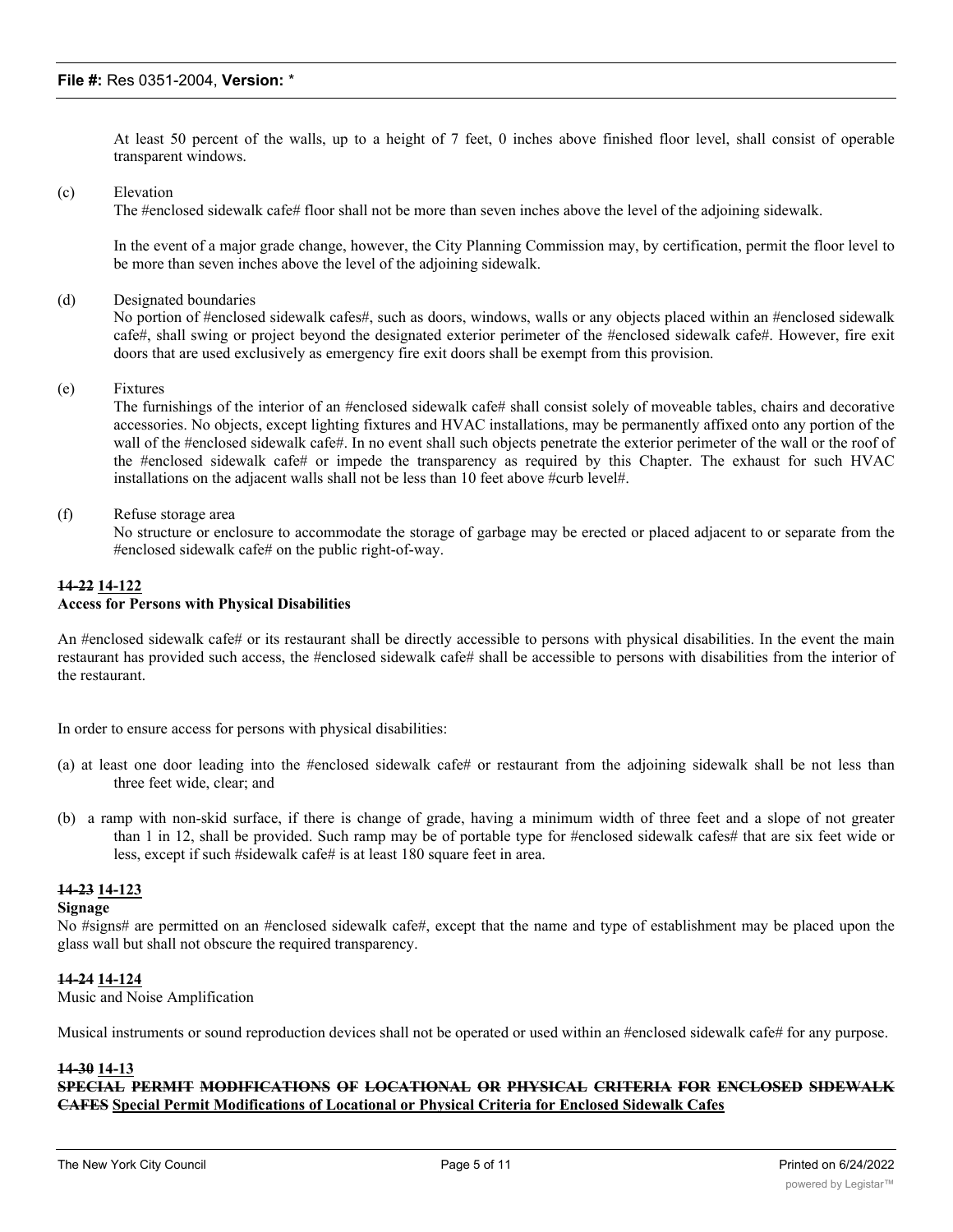In all #Commercial# or #Manufacturing Districts#, where #enclosed sidewalk cafes# are permitted in accordance with the provisions of this Chapter, the City Planning Commission may permit, upon application, modifications to the locational or physical criteria regulations for #enclosed sidewalk cafes#, except that there shall be no modification of Sections 14-41 (Area Restrictions for All Locations Where Certain Sidewalk Cafes Are Not Permitted), 14-42 (Area Restrictions for All Locations Where Enclosed Sidewalk Cafes Are Not Permitted), 14-43 14-44 (Special Zoning Districts Where Certain Sidewalk Cafes Are Permitted) and 14-44 14-45 (Street Malls Where Certain Sidewalk Cafes Are Permitted), provided the Commission finds that:

- (1) the #enclosed sidewalk cafe# is developed consistent with the general purposes and objectives of this Chapter;
- (2) any proposed modification to the requirements of this Chapter will result in good overall design, and enhance the general character of the #street# and the neighborhood;
- (3) any proposed modifications to the requirements of this Chapter will not cause a serious adverse effect on pedestrian traffic;
- (4) the restaurant or  $#$ enclosed sidewalk cafe $#$  provides access for persons with disabilities;
- (5) where a proposed #enclosed sidewalk cafe# is located between two existing stoops, it will not project beyond the stoops; and

(6) modifications to the provisions of paragraph (a) of Section 14-10 14-11 (Locational Criteria for Enclosed Sidewalk Cafes) shall be limited to the minimum clear path for a proposed #enclosed sidewalk cafe# that would be located on a #street# with a special pedestrian plan.

# **14-20**

# **UNENCLOSED SIDEWALK CAFES**

Physical criteria for #unenclosed sidewalk cafes#, including structural and operational requirements, shall be regulated by the Department of Consumer Affairs pursuant to the Rules of the City of New York as described in Section 14-01 (General Provisions). #Small sidewalk cafes#, however, shall also conform to the requirements of Section 14-30.

# **14-30 SMALL SIDEWALK CAFES**

#Small sidewalk cafes# shall be subject to the regulations of Section 14-01 (General Provisions), and, in addition, shall comply with the requirements for the definition of #small sidewalk cafes# in Section 12-10 as well as the following physical criteria:

- (a) no form of serving station or any other type of furniture, other than the single row of tables and chairs set adjacent to the #street line#, may be placed within that space occupied by a #small sidewalk cafe#;
- (a) there shall be no railing, structure or other form of barrier between a #small sidewalk cafe# and the remaining area of the sidewalk; and
- (a) there shall be no overhead coverage other than a retractable awning that is affixed to the building wall and does not extend further than 4½ feet.

#Small sidewalk cafes# are permitted wherever #sidewalk cafes# may be located pursuant to the requirements of 14-011. Section 14- 43 (Streets Where Only Small Sidewalk Cafes Are Permitted) lists specific #streets# and areas where no #sidewalk cafes# other than #small sidewalk cafes# may be located.

# **14-40 AREA ELIGIBILITY FOR SIDEWALK CAFES**

In addition to the general eligibility criteria for #sidewalk cafes# in Section 14-011 (Sidewalk cafe locations), this Section identifies those locations where specific area eligibility regulations apply, subject to the underlying zoning.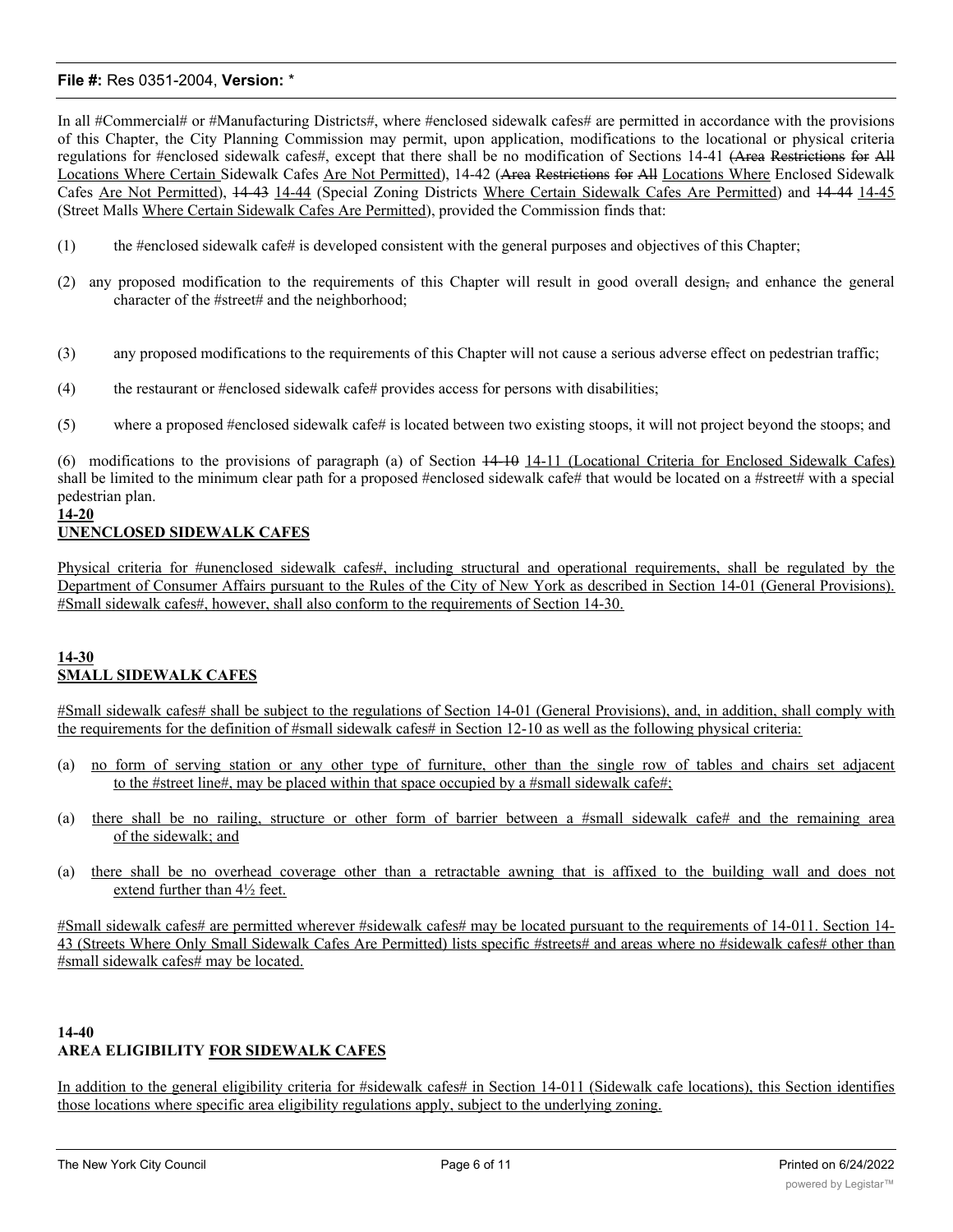#Enclosed# and #unenclosed sidewalk cafes# are not permitted on the streets and areas listed in Sections 14-41 (Locations Where Certain Sidewalk Cafes Are Not Permitted) and #enclosed sidewalk cafes# are not permitted on the streets listed in 14-42 (Locations Where Enclosed Sidewalk Cafes Are Not Permitted).

In all special zoning districts, #enclosed# and #unenclosed sidewalk cafes#, other than #small sidewalk cafes# pursuant to Section 14- 43 (Locations Where Only Small Cafes Are Permitted), shall not be permitted, except as indicated in Section 14-44 (Special Zoning Districts Where Certain Sidewalk Cafes Are Permitted.

In addition to the #streets# where all #sidewalk cafes# may be located as listed in Section 14-011, #small sidewalk cafes# shall be permitted on the #streets#, portions of #streets, areas and special zoning districts listed in Section 14-43.

For the purposes of this Chapter, the length of a #street# shall run the full #block# to the nearest intersections with cross #streets#, unless otherwise stated.

Areas bounded by #streets# shall include both sides of such #streets# and shall be subject to the regulations of this Chapter pertaining to such areas, subject to the underlying zoning. When a #street# forms the boundary of a special district, however, only that side of the street located within the special district shall be subject to the regulations pertaining to the special district.

# **14-41**

# **Area Restrictions for All Locations Where Certain Sidewalk Cafes Are Not Permitted**

No #enclosed# or #unenclosedsidewalk cafes# shall be permitted on any of the following #streets#, portions of #streets# and areas, except that #small sidewalk cafes# may be permitted pursuant to the provisions of Section 14-43 (Locations Where Only Small Sidewalk Cafes Are Permitted).:

## City Wide

1. All #streets# with elevated rail transit lines, unless specifically permitted in Section 14-43.

## Manhattan

- 1. All streets bounded by 38th Street on the south, 59th Street on the north, Third Avenue on the east and Eighth Avenue on the west, except Central Park South between Fifth Avenue and Avenue of the Americas
- 2. All streets bounded by 59th Street on the south, 61st Street on the north, Fifth Avenue on the west and a line 125 feet east of Fifth Avenue on the east
- $\under{6.2.}$  Bowery from East Broadway to Canal Street  $\overline{7.3.}$  Elizabeth Street from Bayard Street to Canal
- 7.3. Elizabeth Street from Bayard Street to Canal Street
- 8.4. Pell Street the entire length
- 9.5. Mott Street from Park Row to Canal Street
- 10.6. Mulberry Street from Worth Street to Canal Street
- 11.7. Bayard Street the entire length
- 12.8. Doyers Street the entire length
- 13.9. All streets facing Chatham Square
- 3.10. Canal Street the entire length
- 4.11. Orchard Street from Canal Street to Houston Street
- 5.12. Delancey Street from Norfolk Street to Bowery
- 14.13 Eighth Street from Avenue A to Sixth Avenue of the Americas
- $15.14<sub>rd</sub>$  Street from Second Avenue to Eighth Avenue
- 16.15. 23 Street from the East River to Eighth Avenue
- 17.16. 31st Street from Fifth Avenue to Eighth Avenue
- 18.17. 32nd Street from Fifth Avenue to Eighth Avenue
- 19.18. 33rd Street from Fifth Avenue to Eighth Avenue
- $20-19$ . 34 Street from the East River to Eighth Avenue
- $2420.$ Street - from the East River to Eighth Avenue
- 21. All #streets# or portions of #streets# bounded by 43rd Street on the south, 45th Street on the north, Eighth Avenue on the east and, on the west, a line 150 feet west of Eighth Avenue
- $22.22.57<sub>th</sub><sup>th</sup> Street from the East River to Eighth Avenue$
- 23.23. 58 Street from the East River to Eighth Avenue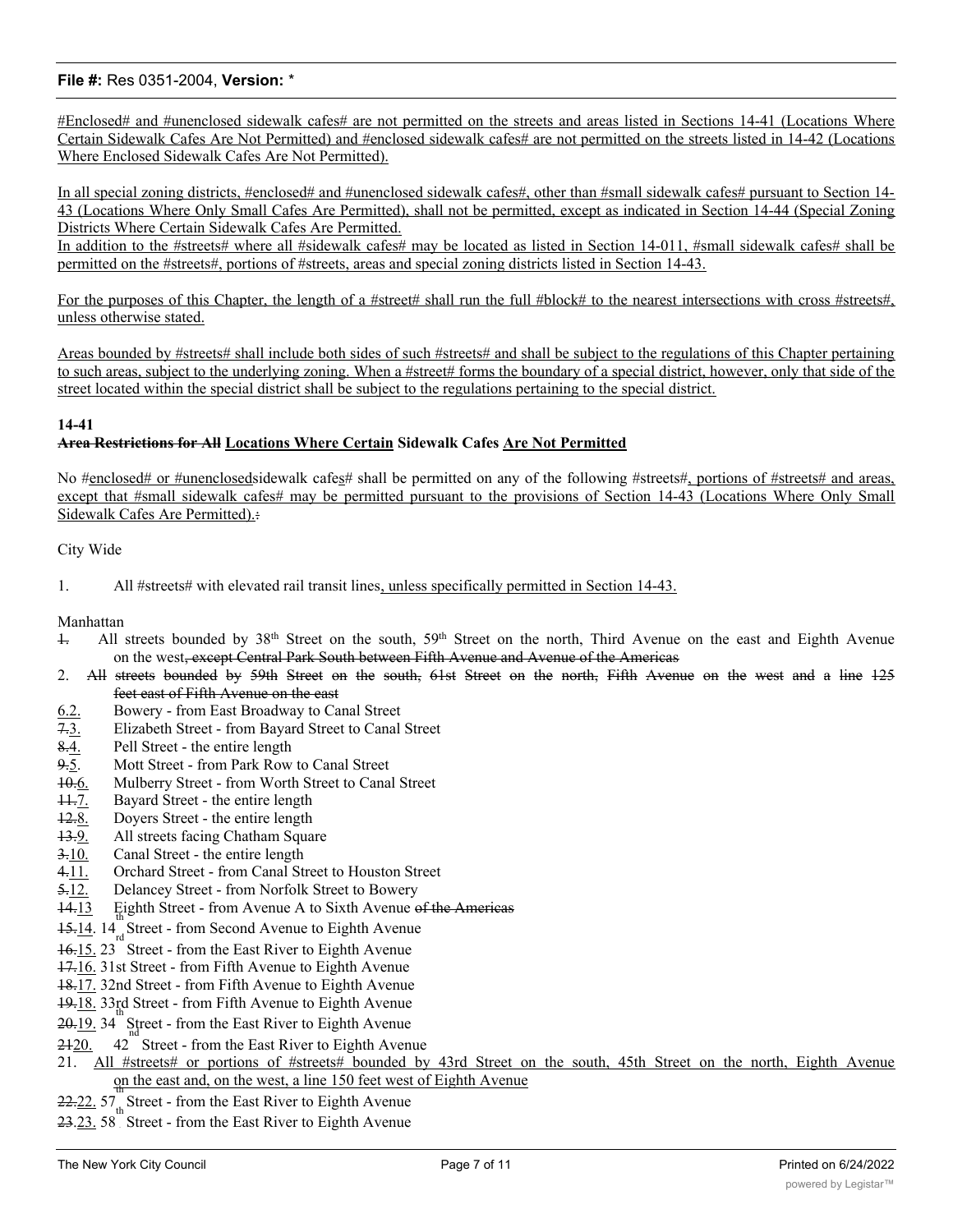$24.24.59$  Street - from the East River to 5th Avenue

25. th the Euler Hirls to California Columbus Circle<br>Street - from Sixth Avenue to Columbus Circle

# 26. All streets bounded by 59th Street on the south, 61st Street on the north, Fifth Avenue on the west and a line 125 feet east of Fifth Avenue on the east

- 25.27. 60 Street from Third Avenue to Fifth Avenue
- $26.28.61<sub>nd</sub><sub>sd</sub>$ Street from Third Avenue to Fifth Avenue
- 27.29. 62<sub>rd</sub> Street from Second Avenue to Fifth Avenue
- 28.30. 63<sub>th</sub> Street from Second Avenue to Fifth Avenue
- 29.31. 68 Street from First Avenue to Fifth Avenue
- 30.32. 72<sub>th</sub> Street from the East River to Fifth Avenue
- 31.33. 77<sub>th</sub> Street from First Avenue to Fifth Avenue
- 32.34. 79<sub>th</sub> Street from the East River to Fifth Avenue
- $33.35.86$  Street from the East River to Fifth Avenue
- 34.36, 116 Street from <del>Lenox Avenue</del> Malcolm X Boulevard to <del>Eighth Avenue Frederick Douglass Boulevard</del>
- 45.37. First Avenue from 48th Street to 59th Street.
- 35.38. Third Avenue from 59 Street to 62 Street
- 36.39. Lexington Avenue the entire length
- $\frac{37.40}{27.40}$ . Park Avenue the entire length from 38 Street, northward
- 38.41. Madison Avenue the entire length
- $\frac{39.42}{1}$ . Fifth Avenue from Washington Square North to 61<sup>st</sup> Street
- $40.43$ . Sixth Avenue from  $31^{5}$  Street to  $38^{5}$  Street
- $43.44.$  Broadway from 31 Street to 38 Street
- 41.45. Seventh Avenue from 31st Street to 38th Street
- $42.46$ . Eighth Avenue from  $31<sup>st</sup>$  Street to 38th Street
- 44.47. Herald Square
- 45. First Avenue from 48th Street to 59th Street.

## Brooklyn

- 1. 13th Avenue from 39th Street to New Utrecht Avenue
- 2. 86th Street from 3rd Avenue to Gowanus Expressway
- 3. Court Street from Schermerhorn Street to Montague Street.
- 4. Ocean Parkway the entire length.

### **Queens**

- 1. Roosevelt Avenue from Union Street to Prince Street
- 2. Austin Street from Yellowstone Boulevard to Ascan Avenue
- 3. 82nd Street from 34th Avenue to 41st Avenue
- 4. Junction Boulevard from Northern Boulevard to 41st Avenue.

### **14-42**

Area Restrictions for Enclosed Sidewalk Cafes Locations Where Enclosed Sidewalk Cafes Are Not Permitted

No #enclosed sidewalk cafe# shall be permitted on any of the following #streets#:

### Manhattan

- 1. Bleecker Street from Bank Street to Mercer Street
- 2. Central Park South from Fifth Avenue to Avenue of the Americas Sixth Avenue
- 3. Coenties Slip
- 4.3. Park Avenue South and Park Avenue South from  $31^{st}$  Street to  $38^{th}$  Street.

# **14-43**

Locations Where Only Small Sidewalk Cafes Are Permitted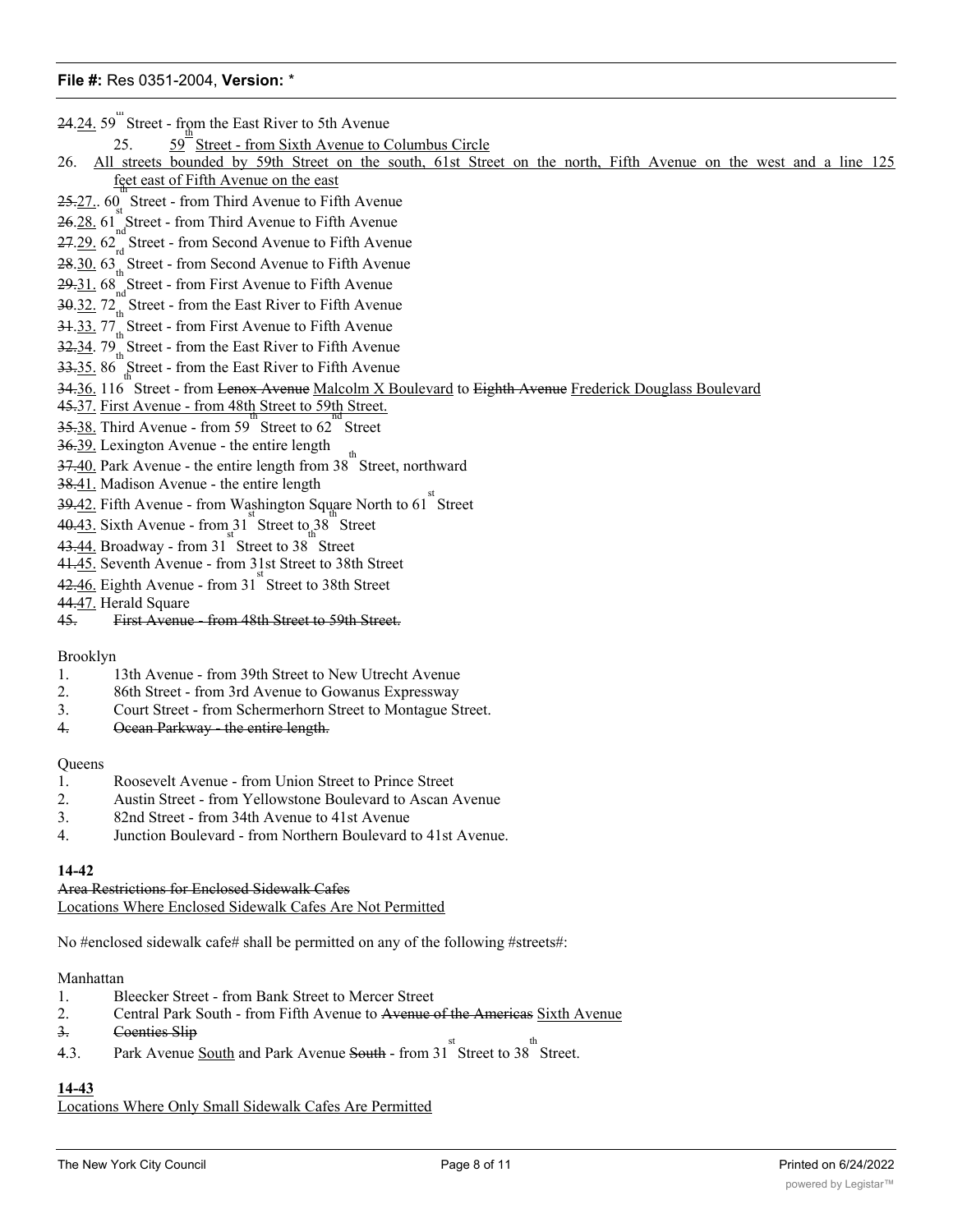#Small sidewalk cafes# may be located wherever #sidewalk cafes# are permitted, pursuant to Section 14-011 (Sidewalk cafe locations). In addition, only #small sidewalk cafes# shall be allowed on the following #streets#, subject to the underlying zoning:

Manhattan

- 1. Orchard Street from Canal Street to Houston Street
- 2. Delancey Street from Norfolk Street to the Bowery
- 3. Centre Street from Canal Street to Spring Street
- 4. Lafayette Street from Canal Street to Houston Street
- 5. Sixth Avenue from Canal Street to a line 100 feet south of Spring Street
- 6. Special Union Square Special District\*
- 7. 14th Street from Second Avenue to Irving Place
- 8. 14th Street from a line 100 feet west of University Place to Eighth Avenue
- 9. 23rd Street from the East River to Eighth Avenue
- 10. 31st Street from Fifth Avenue to a line 200 feet east of Broadway
- 11. Special Jacob K. Javits Convention Center District
- 12. 34th Street from the East River to Fifth Avenue
- 13. 35th Street from a line 150 feet east of Fifth Avenue to a line 150 feet east of Sixth Avenue
- 14. 36th Street from a line 150 feet east of Fifth Avenue to a line 150 feet west of Fifth Avenue
- 15. 37th Street from a line 150 feet east of Fifth Avenue to a line 150 feet west of Fifth Avenue
- 16. 37th Street from a line 150 feet east of Sixth Avenue to Broadway
- 17. 38th Street from Third Avenue to Seventh Avenue
- 18. 39th Street from Exit Street to Seventh Avenue
- 19. 40th Street from a line 100 feet east of Exit Street to Broadway
- 20. 41st Street from a line 100 feet east of Exit Street to Third Avenue
- 21. 42nd Street from First Avenue to Third Avenue
- **22. 42nd Street from Fifth Avenue to a line 275 feet east of Sixth Avenue**
- [22]**23**. All #streets# bounded by 43rd Street on the south, 46th Street on the north, a line 200 feet east of Third Avenue on the east and Third Avenue on the west
- [23. All #streets# bounded by 42nd Street on the south, 46th Street on the north, Fifth Avenue on the east and Sixth Avenue on the west]
	- **24. 43rd Street from Fifth Avenue to Sixth Avenue**
	- **25. 44th Street from Fifth Avenue to Sixth Avenue**
- **26. 45th Street from Fifth Avenue to Sixth Avenue**
- **27. 46th Street from Fifth Avenue to Sixth Avenue**
	- [24]**28**. 47th Street from a line 200 feet east of Third Avenue to Third Avenue
- [25]**29**. All #streets# bounded by 48th Street on the south, 50th Street on the north, a line 150 feet east of Third Avenue on the east and Sixth Avenue on the west
	- [26] **30**. 51st Street from a line 150 feet east of Third Avenue to Eighth Avenue
	- [27] **31**. 52nd Street from a line 160 feet east of Third Avenue to Eighth Avenue
	- [28] **32**. 53rd Street from a line 160 feet east of Third Avenue to Eighth Avenue
	- [29 ]**33**. 54th Street from a line 150 feet east of Third Avenue to Eighth Avenue
	- [30 ]**34**. 55th Street from a line 100 feet west of Second Avenue to Eighth Avenue
	- [31 ]**35**. 56th Street from a line 100 feet west of Second Avenue to Eighth Avenue
	- [32 ]**36**. 57th Street from the East River to Eighth Avenue
	- [33 ]**37**. 58th Street from the East River to Eighth Avenue
	- [34 ]**38**. 59th Street from the East River to Second Avenue
	- [35 ]**39**. 59th Street (Central Park South) from Sixth Avenue to Columbus Circle
	- [36 ]**40**. 60th Street from Lexington Avenue to Fifth Avenue
	- [37 ]**41**. 61st Street from Third Avenue to Fifth Avenue
	- [38 ]**42**. 62nd Street from Second Avenue to Fifth Avenue
	- [39 ]**43**. 63rd Street from Second Avenue to Fifth Avenue
	- [40 ]**44**. 116th Street from Malcolm X Boulevard to Frederick Douglass Boulevard
	- [41 ]**45**. First Avenue from 48th Street to 56th Street
	- [42 ]**46**. Third Avenue from 38th Street to 62nd Street
- [43 ]**47**. Lexington Avenue from a line 100 feet south of 23rd Street to a line 100 feet north of 34th Street
	- [44**]48**. Lexington Avenue the entire length from a line 100 feet north of 96th Street, northward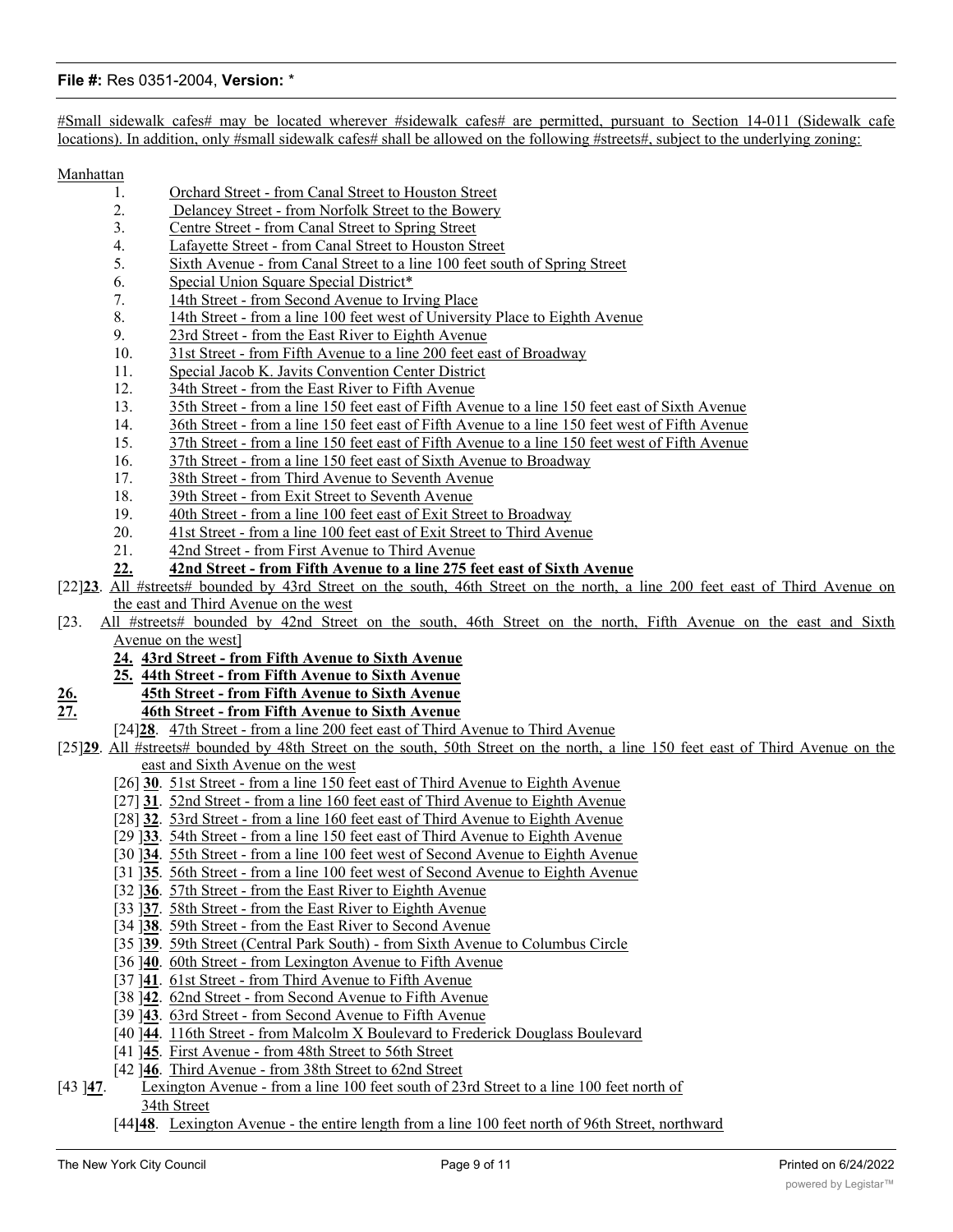- [45]<sup>49</sup>. Park Avenue from 38th Street to 40th Street
- [46]**50**. Park Avenue from 48th Street to 60th Street
- [47]**51**. Park Avenue the entire length from a line 100 feet north of 96th Street, northward
- [48]**52**. Madison Avenue from 23rd Street to 38th Street
- [49]*53*. Madison Avenue from 59th Street to 61st Street
- [50]**54**. Special Madison Avenue Preservation District \*\*
- [51]**55**. Madison Avenue the entire length from a line 100 feet north of 96th Street, northward
- [52]**56**. Fifth Avenue from 12th Street to 33rd Street
- [53]**57**. Fifth Avenue from 59th Street to 61st Street
- [54]**58**. Sixth Avenue from 36th Street to [48th]**42nd** Street
- **59. Sixth Avenue from 150 feet north of 42nd Street to 48th Street**
	- [55]**60**. Sixth Avenue from 50th Street to Central Park South
	- [56]**61**. Seventh Avenue from 50th Street to Central Park South
	- [57]**62**. Broadway from 36th Street to 40th Street
	- [58]**63**. Broadway from 50th Street to Columbus Circle
	- [59]**64**. Columbus Circle from Eighth Avenue, westward, to Broadway.
- \*  $*$  #Small sidewalk cafes# are not allowed on 14th Street<br>\*\*  $*$  #Small sidewalk cafes# are not allowed on 86th Street
- #Small sidewalk cafes# are not allowed on 86th Street

## **14-43 14-44 Special Zoning Districts Where Certain Sidewalk Cafes Are Permitted**

#Enclosed# or #unenclosed# #Ssidewalk cafes# are shall be permitted, as indicated, in the following special zoning districts, where permitted allowed by the underlying zoning. #Small sidewalk cafes#, however, may be located on #streets# or portions of #streets# within special zoning districts pursuant to the provisions of Section 14-43 (Locations Where Only Small Sidewalk Cafes Are Permitted).

| Manhattan                             | Enclosed Sidewalk Cafe | Unenclosed Sidewalk Cafe |  |
|---------------------------------------|------------------------|--------------------------|--|
| + Battery Park City District          | Yes                    | Yes                      |  |
| 2. Clinton District                   |                        | Yes<br><b>Yes</b>        |  |
| 3. Limited Commercial District        | $No No*$               |                          |  |
| 4. Lincoln Square District            | No Yes                 |                          |  |
| 5. Little Italy District              | No Yes                 |                          |  |
| 6. Lower Manhattan District           |                        | No Yes**                 |  |
| 7. Transit Land Use District          |                        | <b>Yes</b><br>Yes        |  |
| 8. Tribeca Mixed Use District         |                        | <b>Yes</b><br>Yes        |  |
| 9 United Nations Development District |                        | No Yes                   |  |

 $\frac{1}{2}$ \*  $\#$ Unenclosed sidewalk cafes $#$  are allowed on Greenwich Avenue

#Unenclosed sidewalk cafes# are not allowed on State, Whitehall or Chambers Streets or Broadway-

| <b>Brooklyn</b>                                            | Enclosed Sidewalk Cafe | Unenclosed Sidewalk Cafe |     |
|------------------------------------------------------------|------------------------|--------------------------|-----|
| 4. Bay Ridge District                                      |                        | Yes                      | Yes |
| 2. Coney Island Mixed Use District                         |                        | Yes                      | Yes |
| 3. Downtown Brooklyn District                              |                        | <b>Yes</b>               | Yes |
| 4. Franklin Street Mixed Use District                      |                        | Yes                      | Yes |
| 5. Northside Mixed Use District                            |                        | <b>Yes</b>               | Yes |
| 6. Ocean Parkway District*, except along Ocean Parkway Yes |                        | Yes                      |     |
| 7. Sheepshead Bay District                                 |                        | No Yes                   |     |
|                                                            |                        |                          |     |